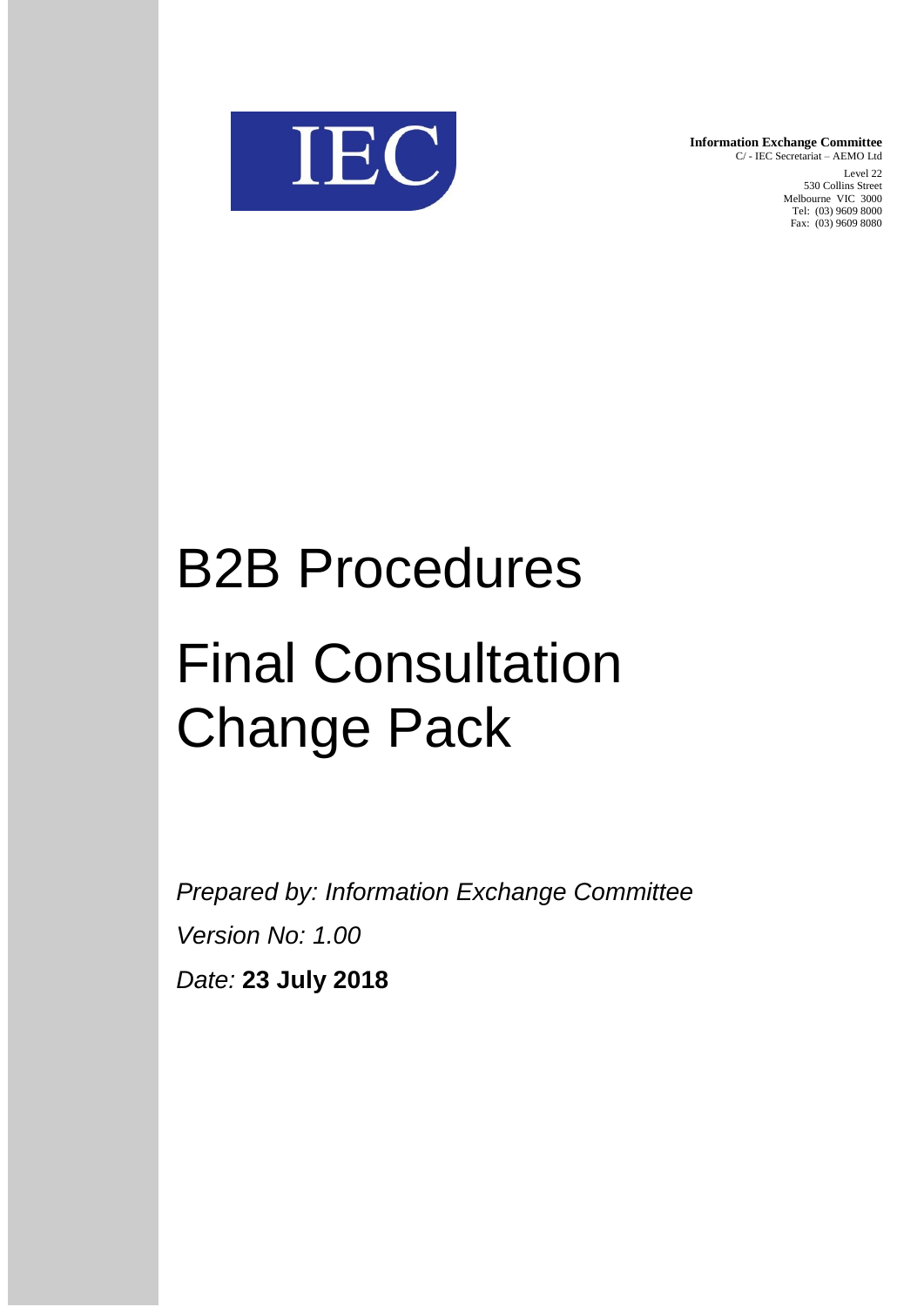# **Table of Contents**

| $\mathbf 1$ .   |                                     |  |
|-----------------|-------------------------------------|--|
| 2.              |                                     |  |
| 3.              |                                     |  |
| 4.              |                                     |  |
| 5.              |                                     |  |
|                 | 5.1                                 |  |
| 6.              |                                     |  |
|                 | 6.1<br>6.1.1<br>6.1.2<br>6.2<br>6.3 |  |
| 7 <sub>1</sub>  |                                     |  |
| 8.              |                                     |  |
|                 | 8.1<br>8.2                          |  |
| 9.              |                                     |  |
| 10 <sub>1</sub> |                                     |  |
|                 | 10.1                                |  |
|                 |                                     |  |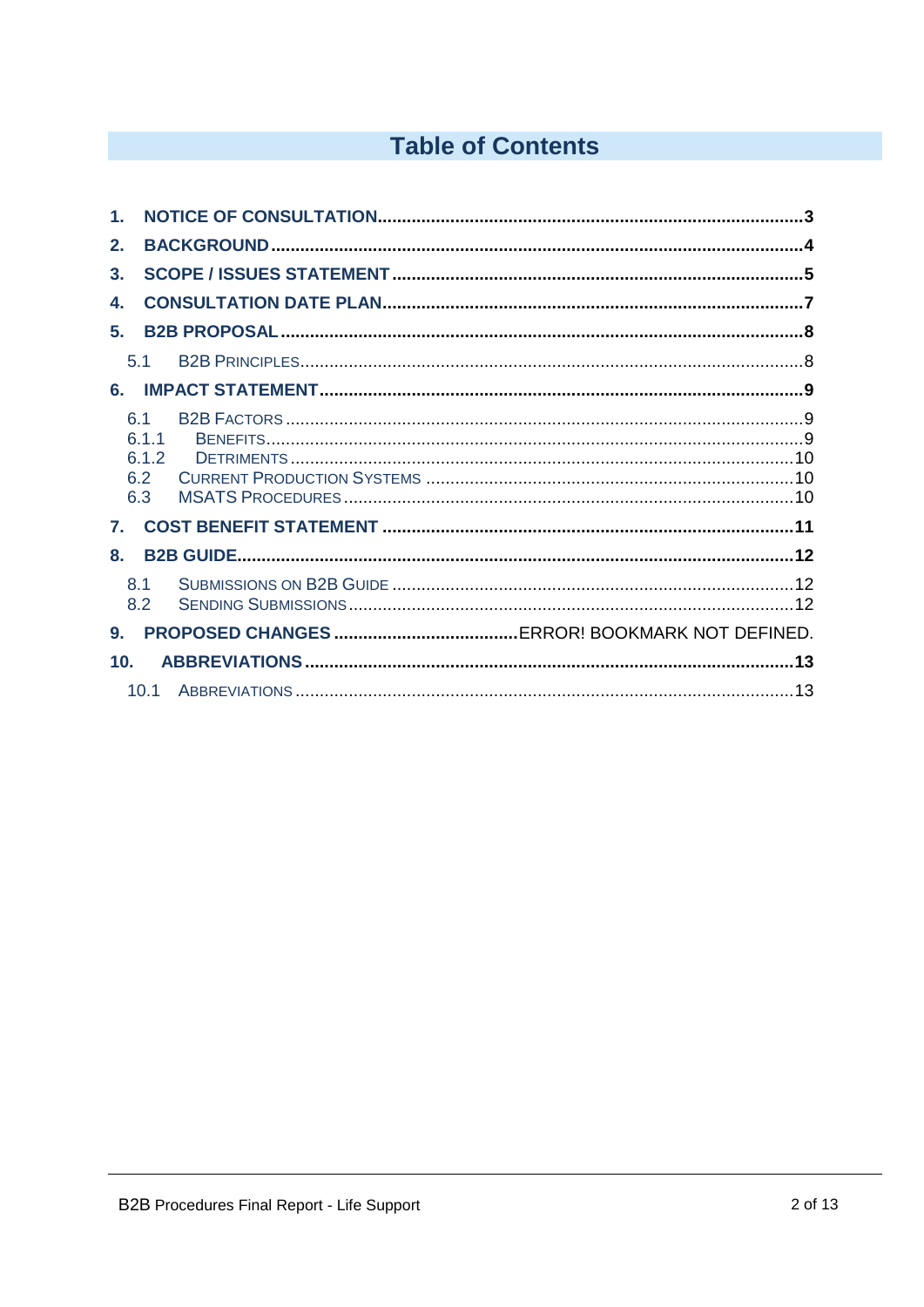#### **1. Notice of Consultation**

This notice informs all Registered Participants and interested parties (Consulted Persons) that AEMO has concluded its consultation on B2B Procedures on behalf of the Information Exchange Committee (IEC) to develop and amend the B2B Procedures as a result of the **National Energy Retail Amendment (Strengthening protections for customers requiring life support equipment) Rule 2017 No. 3**.

This consultation has been conducted in accordance with the Rules consultation requirements detailed in clause 8.9 of the NER.

The IEC has reviewed the written submissions on the Draft Consultation and made a final determination.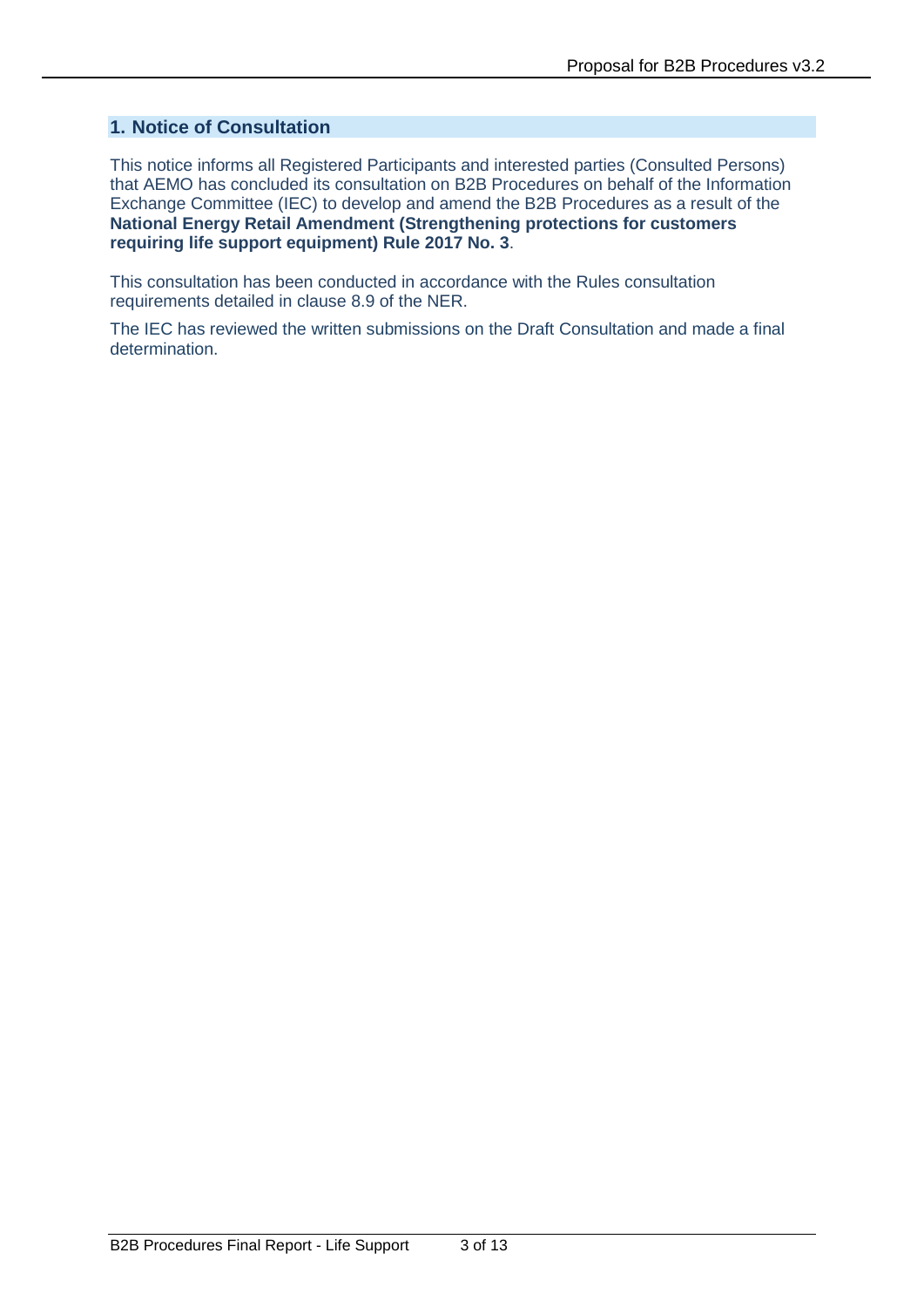#### **2. Background**

This document has been prepared to detail amendments to the B2B Procedure: Customer and Site Details Notification Process to meet the requirements of the AEMC's Life Support Rule Change.

This document proposes changes to the current B2B Procedures as recommended by the B2B Working Group (B2BWG) to the IEC and provides information on the impacts of the proposed changes. The information provided, meets the requirements for changing the B2B Procedures as detailed in Sections 7.17.4 and 8.9 of the National Electricity Rules.

It also provides information considered by the IEC in determining that a case exists for amending the B2B Procedures, namely:

- an issues statement (see Section 3)
- a summary of changes to the B2B Procedures, including consideration of the B2B Principles (see Section 3)
- an impact statement, including consideration of the B2B Objective (see Section 6)

The proposed changes have been considered and endorsed by the IEC's B2BWG.

The impacted Procedure is B2B Procedure: Customer and Site Details Notification Process version v3.2.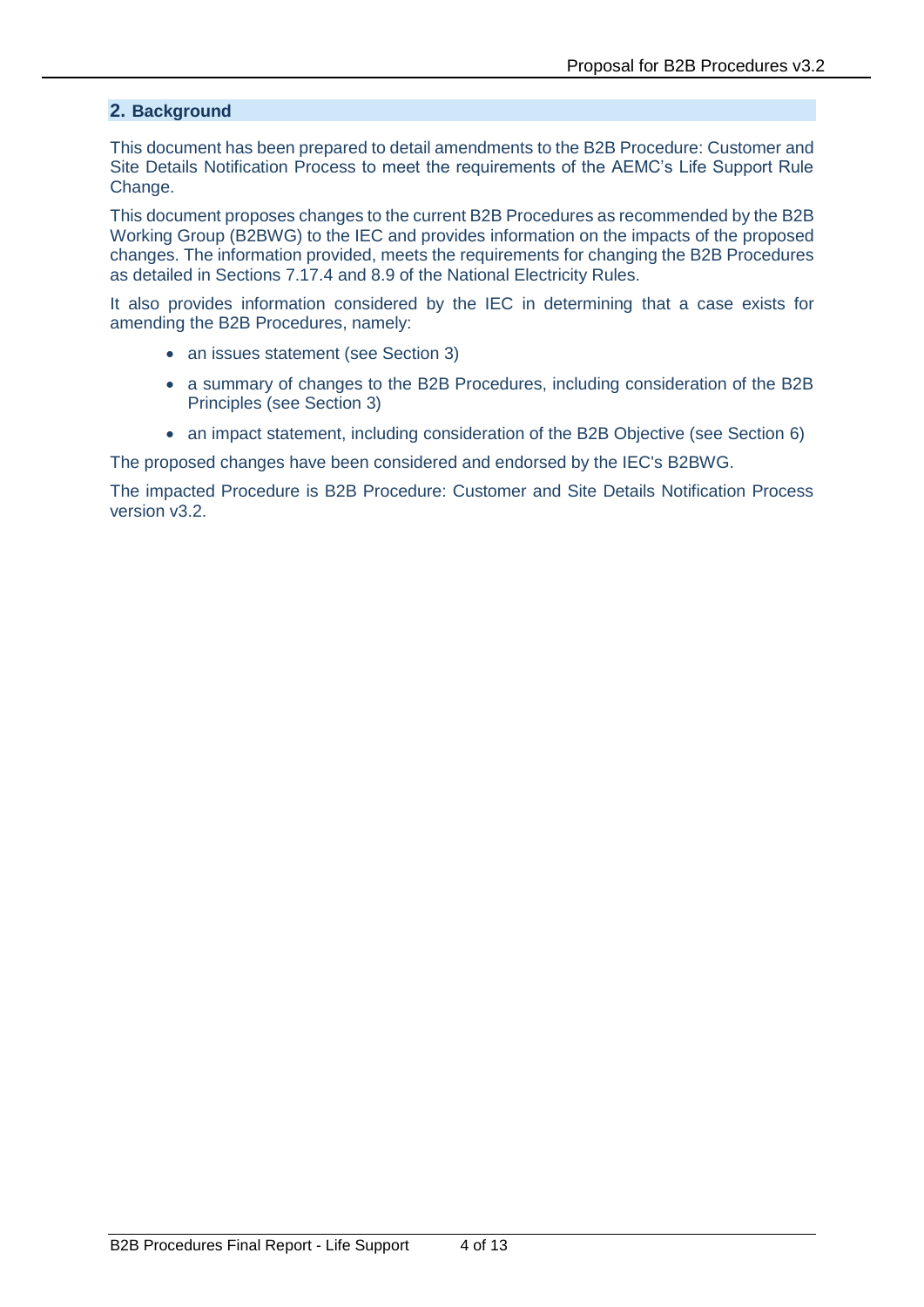#### **3. Scope / Issues Statement**

The proposed changes which were consulted on have been developed as a result of a Rule change (Rule 2017 No 3) submitted by the AEMC titled 'Strengthening protections for customers requiring life support equipment'.<sup>1</sup>

The AEMC consultation took place during 2017 and led to amendments in the National Energy Retail Rules (NERR) placing specific obligations on both Retailers and Distribution Networks in relation to obtaining, storing, exchanging and managing Life Support information.

Following the release of the final Rule by the AEMC, the IEC requested the B2BWG to review the impact of the AMEC Rule change and develop the required amendments to the B2B Procedures.

The members of the B2B working groups are:

| <b>Retailers</b>     | <b>Distributors</b>      | <b>Metering</b>        |
|----------------------|--------------------------|------------------------|
| AGL                  | <b>SA Power Networks</b> | <b>Acumen Metering</b> |
| Origin               | <b>TasNetworks</b>       | Vector                 |
| Red/Lumo             | <b>Endeavour Energy</b>  | <b>PlusES</b>          |
| <b>Simply Energy</b> | <b>AusNet Services</b>   | <b>IntelliHub</b>      |

This document lists the proposed changes to the B2B Procedures following industry consultation and review by the B2BWG. The proposed changes under the B2B consultation have an effective date of 1 February 2019.

The proposed change to the B2B Procedure: Customer and Site Details Notification Process are, in summary:

- Inclusion of a new section detailing the exchange of Life Support information including the introduction of two new B2B transactions, namely the LifeSupportRequest and the LifeSupportNotification;
- The details of the information to be included in a Life Support Notification which supports the registration, update, de-registration and reconciliation of Life Support customer information;
- Processes to share and request life support information through the Life Support Request; and
- The introduction of a new Life Support reconciliation process which utilises the new life support Notification and supersedes the current one which used the Customer Details Notification.

As a result of these inclusions to manage Life Support processes, the Customer Details Notification was amended to remove the Life Support reconciliation process as it is now contained within the Life Support Notification process;

There were other minor changes made to clarify the use of the 'Sensitive Load' field and minor editorials to improve clarity of the procedural requirements.

<sup>1</sup> https://www.aemc.gov.au/rule-changes/strengthening-protections-for-customers-requiring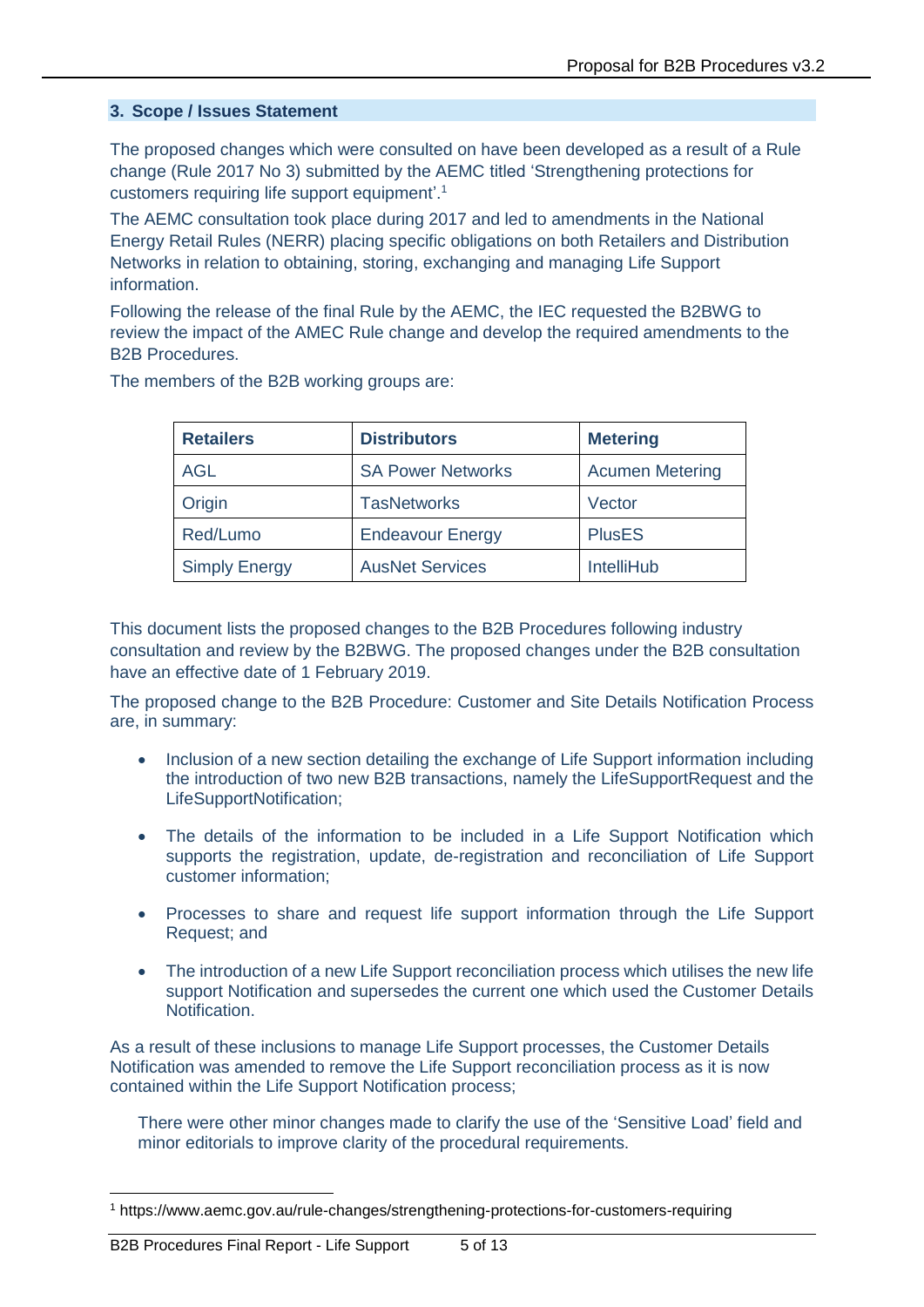Detailed amendments are shown in the marked up version of the B2B Procedures published with this report.

Minor changes were also made to the B2B Procedures Technical Delivery Specification to incorporate the new transactions and to update section 5.1 which had incorrect information as reconciliation processes are now performed via the B2B e-Hub.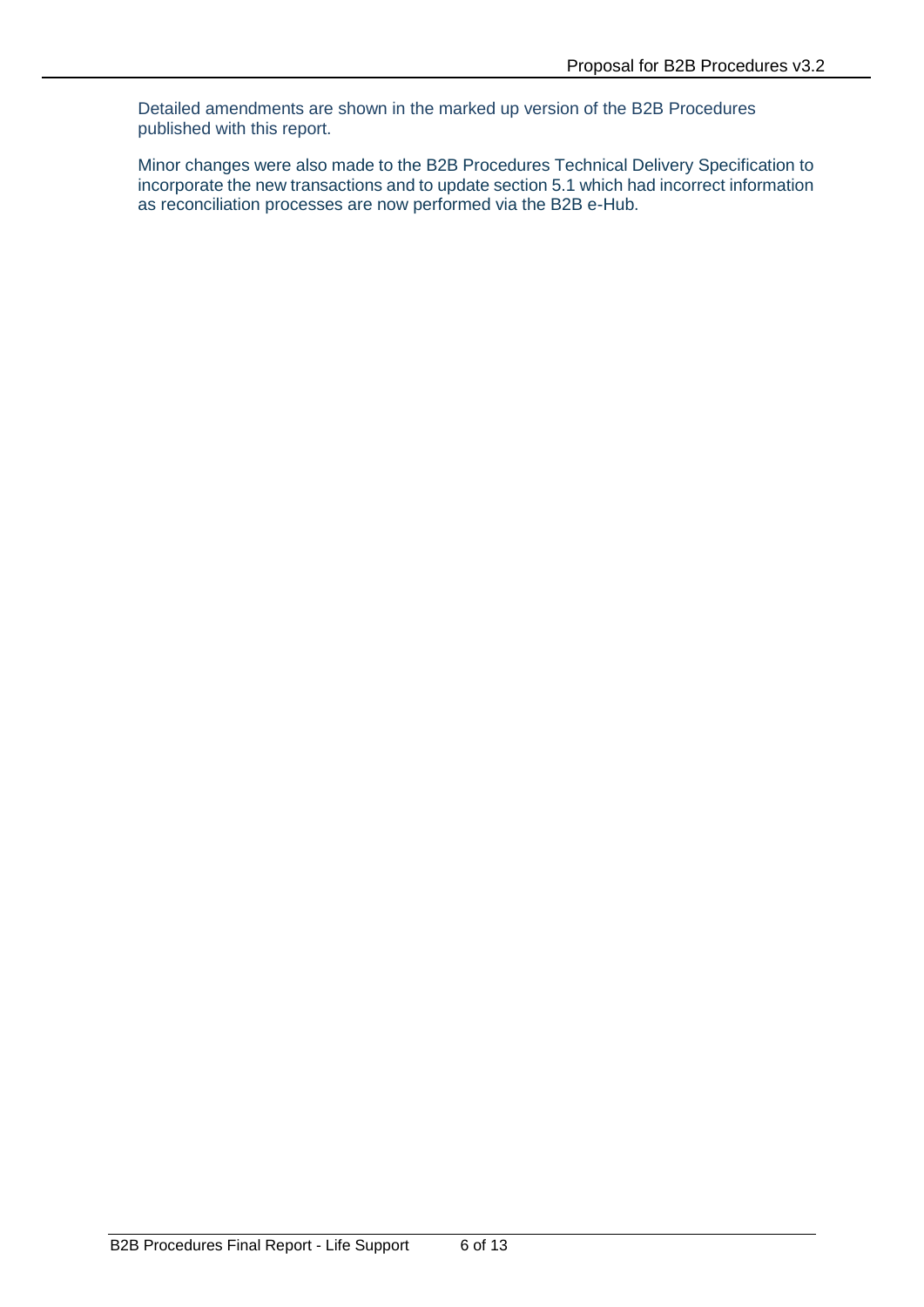# **4. Consultation Date Plan**

The following table details the proposed consultation date plan:

| <b>Action</b>                                                                                                                      | <b>Start Date</b>         | <b>End Date</b> | <b>Notes</b>                                                                                                                                                                                                      |  |
|------------------------------------------------------------------------------------------------------------------------------------|---------------------------|-----------------|-------------------------------------------------------------------------------------------------------------------------------------------------------------------------------------------------------------------|--|
| <b>IEC</b> - Initial Meeting<br>Agreement by the IEC that a<br>prima facie case exist and that<br>consultation should commence.    | 21 November 2017          |                 | Instructions to the<br>B2BWG were given to<br>reconvene after the life<br>support rule change was<br>final to discuss changes<br>to B2B Procedures that<br>would be required to<br>implement this rule<br>change. |  |
| IEC issue notice of consultation<br>for publication by AEMO                                                                        | 19 March 2018             |                 |                                                                                                                                                                                                                   |  |
| Participant submissions to be<br>provided to AEMO.                                                                                 | 19 March 2018             | 26 Aril 2018    |                                                                                                                                                                                                                   |  |
| Submission receipt date                                                                                                            | 26 April 2018             |                 |                                                                                                                                                                                                                   |  |
| Consider all valid submissions<br>and prepare the Draft<br>Determination report. This<br>includes the change marked<br>procedures. | 27 April 2018             | 23 May 2018     | Following the initial<br>consideration and report<br>to the IEC, the IEC<br>directed the B2BWG to<br>change direction away                                                                                        |  |
| <b>IEC Meeting - Review Draft</b><br>Determination                                                                                 | 9 May 2018<br>23 May 2018 |                 | from an e-mail solution<br>and prepare the draft<br>determination to be based<br>on a B2B transaction.                                                                                                            |  |
| <b>Publish Draft Determination</b><br>consultation (incl. change<br>marked B2B Procedures)                                         | 25 May 2018               |                 |                                                                                                                                                                                                                   |  |
| Participant submissions to Draft<br>Determination to be provided to<br>AEMO.                                                       | 25 May 2018               | 12 June 2018    |                                                                                                                                                                                                                   |  |
| Submission receipt date                                                                                                            | 19 June 2018              |                 |                                                                                                                                                                                                                   |  |
| Consider all valid submissions<br>and prepare the Final<br>Determination report. This<br>includes the change marked<br>procedures  | 19 June                   | 4 July 2018     |                                                                                                                                                                                                                   |  |
| <b>IEC Meeting - Review Final</b><br>Determination                                                                                 | 18 July 2018              |                 |                                                                                                                                                                                                                   |  |
| AEMO Publish B2B v3.2 Final<br>Determination                                                                                       | 23 July 2018              |                 |                                                                                                                                                                                                                   |  |
| B2B Procedure v3.2 effective<br>$date^*$                                                                                           | 1 Feb 2019                |                 |                                                                                                                                                                                                                   |  |
|                                                                                                                                    |                           |                 |                                                                                                                                                                                                                   |  |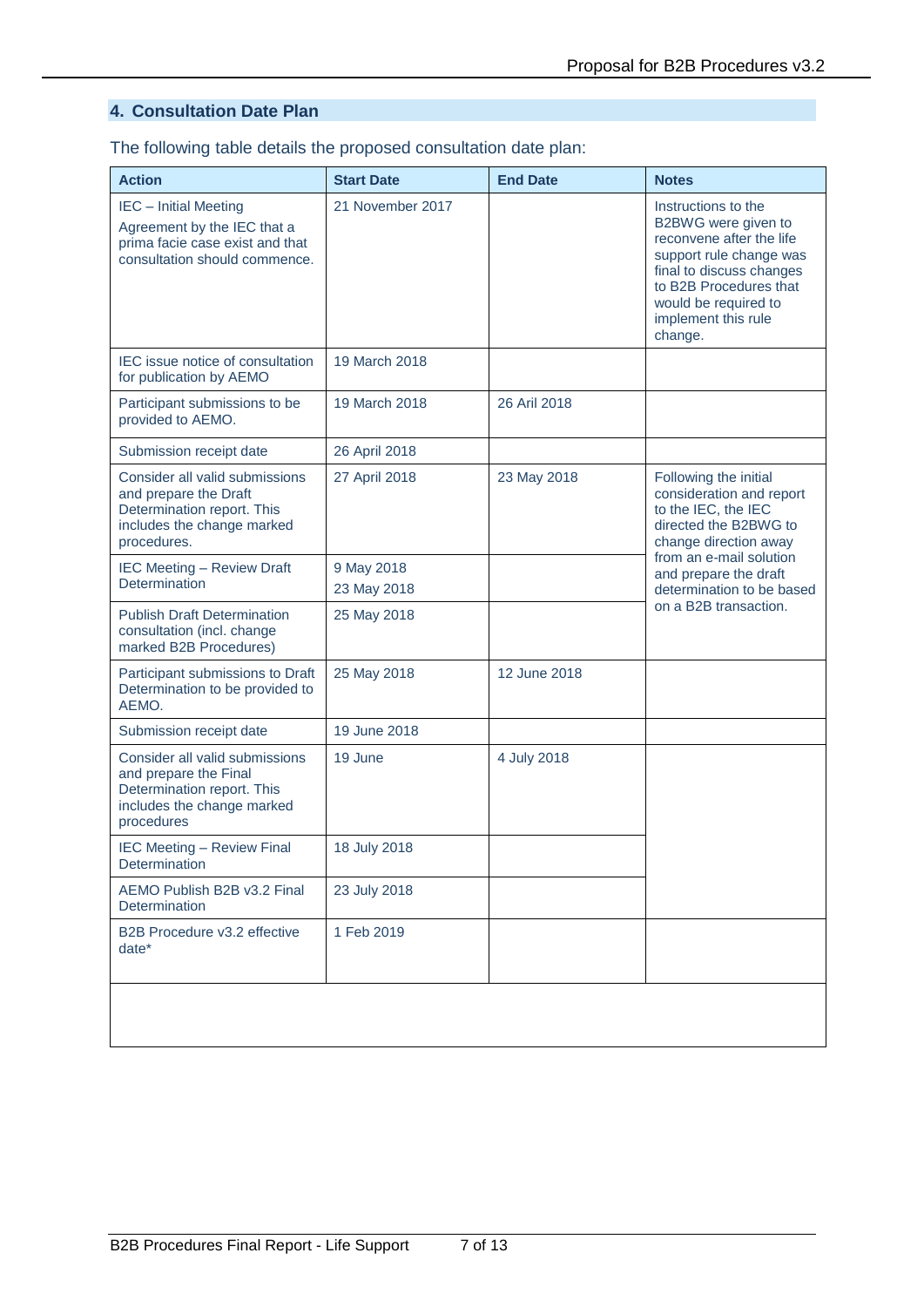### **5. B2B Final Changes**

The final changes directly impact the B2B Procedure: Customer and Site Details Notification Process and B2BProcedure: Technical Delivery Specification documented in Section 3 and referenced further in Section **Error! Reference source not found.** of this document.

The final B2B Procedures support a uniform process for Networks and Retailers to manage the new obligations arising from the change to the NERR for Life Support.

#### **5.1 B2B Principles**

The IEC considers that the B2B Proposal supports each of the B2B Principles as follows:

| <b>B2B Principle</b>                                                                                                                                                               | <b>Justification</b>                                                                                                                                                                                                                                                                                                                                                                                                                                                                                             |
|------------------------------------------------------------------------------------------------------------------------------------------------------------------------------------|------------------------------------------------------------------------------------------------------------------------------------------------------------------------------------------------------------------------------------------------------------------------------------------------------------------------------------------------------------------------------------------------------------------------------------------------------------------------------------------------------------------|
| B2B Procedures should provide a uniform<br>approach to B2B Communications in<br>participating jurisdictions.                                                                       | The proposed B2B Procedures support a<br>uniform approach to B2B<br>Communications in participating<br>jurisdictions through the creation of a<br>standardised transaction and process to<br>manage Customer Life Support<br>Requirements.                                                                                                                                                                                                                                                                       |
| <b>B2B Procedures should detail operational</b><br>and procedural matters and technical<br>requirements that result in efficient,<br>effective and reliable B2B<br>Communications. | The proposed B2B Procedures improve<br>the communications process between<br>participants through the development of<br>consistent processes and information<br>exchange.                                                                                                                                                                                                                                                                                                                                        |
| <b>B2B Procedures should avoid</b><br>unreasonable discrimination between B2B<br>Parties.                                                                                          | The proposed B2B Procedures do not<br>introduce changes that would<br>discriminate between Local Retailers,<br><b>Market Customers and Distribution</b><br>Network Service Providers as the<br>obligations are identical on all parties.<br>The development of the Low Volume<br>Interface may provide the technical<br>mechanism for any participant with a<br>small number of Life Support customers,<br>while the transaction will provide a<br>consistent mechanism for participants<br>with larger volumes. |
| <b>B2B Procedures should protect the</b><br>confidentiality of commercially sensitive<br>information.                                                                              | The proposed B2B Procedures do not<br>introduce changes that would<br>compromise the confidentiality of<br>commercially sensitive information.                                                                                                                                                                                                                                                                                                                                                                   |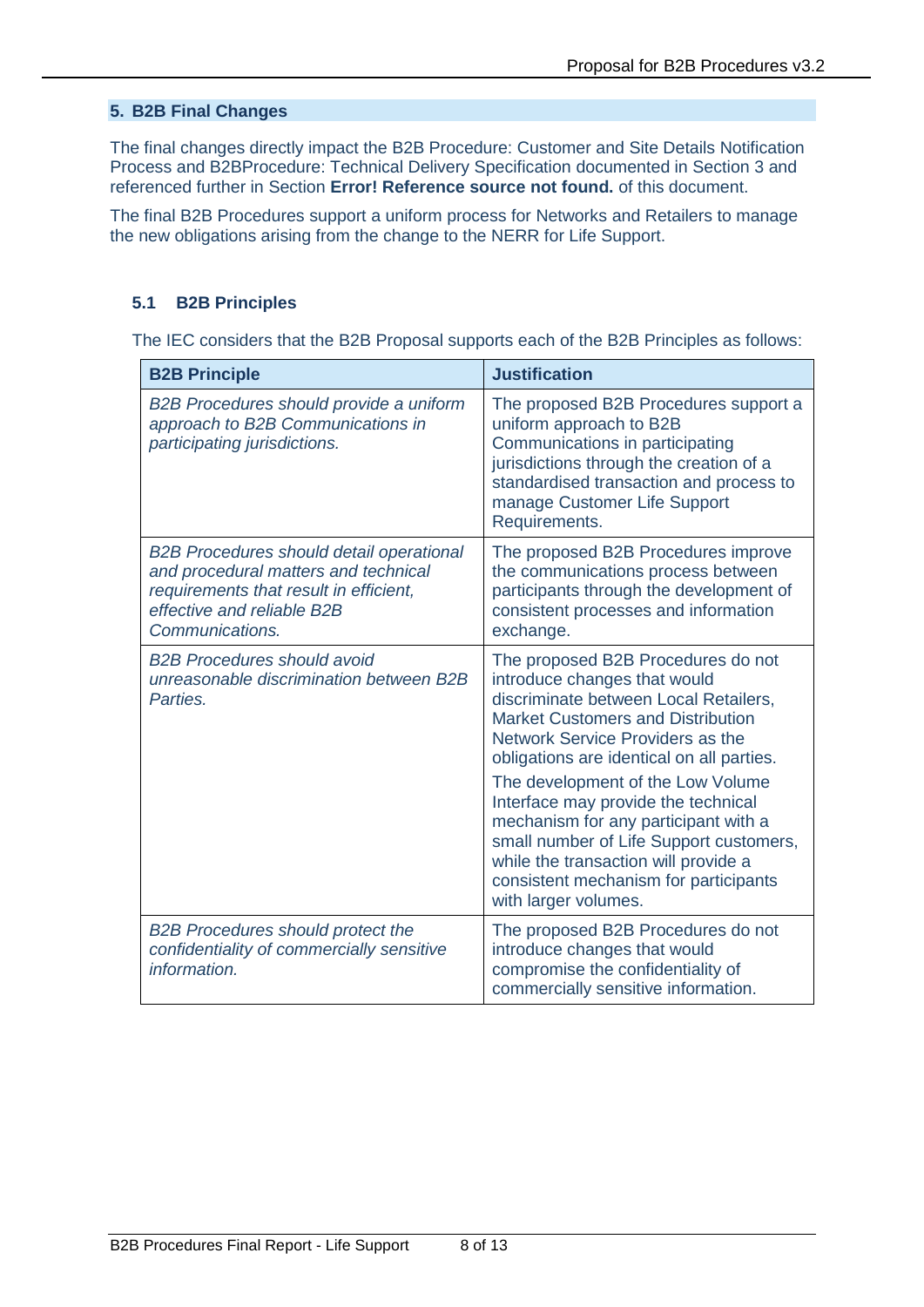#### **6. Impact Statement**

This impact statement sets out an overview of the likely impacts, including benefits and costs, of the amendments to the B2B Procedures on AEMO, and B2B Parties

#### **6.1 B2B Factors**

The IEC, on recommendation from the B2BWG, has determined that the B2B Factors have been achieved for this B2B Proposal as described below.

| <b>B2B Factors</b>                                                                                                                                                                                | <b>Justification</b>                                                                                                                                                                                                                                                                                                                                                                                                                                                                   |
|---------------------------------------------------------------------------------------------------------------------------------------------------------------------------------------------------|----------------------------------------------------------------------------------------------------------------------------------------------------------------------------------------------------------------------------------------------------------------------------------------------------------------------------------------------------------------------------------------------------------------------------------------------------------------------------------------|
| The reasonable costs of compliance by<br>AEMO and B2B Parties with the B2B<br>Procedures compared with the likely                                                                                 | The B2B Procedures provide a clear,<br>auditable and reliable information<br>exchange mechanism.                                                                                                                                                                                                                                                                                                                                                                                       |
| benefits from B2B Communications;                                                                                                                                                                 | Noting that the new obligations in regard<br>to Life Support information now have civil<br>penalties associated with the<br>management of this information and that<br>historic fines have been \$20 000 per<br>event, a safe, secure and clear<br>mechanism to transfer information is<br>needed within the industry to ensure that<br>participants meet their current and new<br>obligations, arising from the introduction<br>of metering contestability through Power<br>of Choice |
| The likely impacts on innovation in and<br>barriers to entry to the markets for services<br>facilitated by advanced meters resulting<br>from changing the existing B2B<br>Procedures;             | The B2B Procedures do not impose<br>barriers to innovation or market entry as<br>this current option allows for the use of<br>the Low Volume Interface, via MSATS<br>Web Portal.                                                                                                                                                                                                                                                                                                       |
| The implementation timeframe reasonably<br>necessary for AEMO and B2B Parties to<br>implement systems or other changes<br>required to be compliant with any change<br>to existing B2B Procedures. | It should be possible to implement the<br><b>B2B Procedures in the available</b><br>timeframe.                                                                                                                                                                                                                                                                                                                                                                                         |

#### **6.1.1 Benefits**

The B2B Proposal supports the B2B Factors in the following ways:

- The procedure supports the new obligations imposed on Retailers (both current and prospective) and Distributors through the amendments to the National Energy Retail Rule amendment on life support;
- A standard mechanism used nationally minimises the cost of managing multiple jurisdictional processes;
- Clearly defined and auditable information exchange between the participants ensures clarity of obligations on participants and supports compliance by all parties in respect of managing Life Support requirements for customers.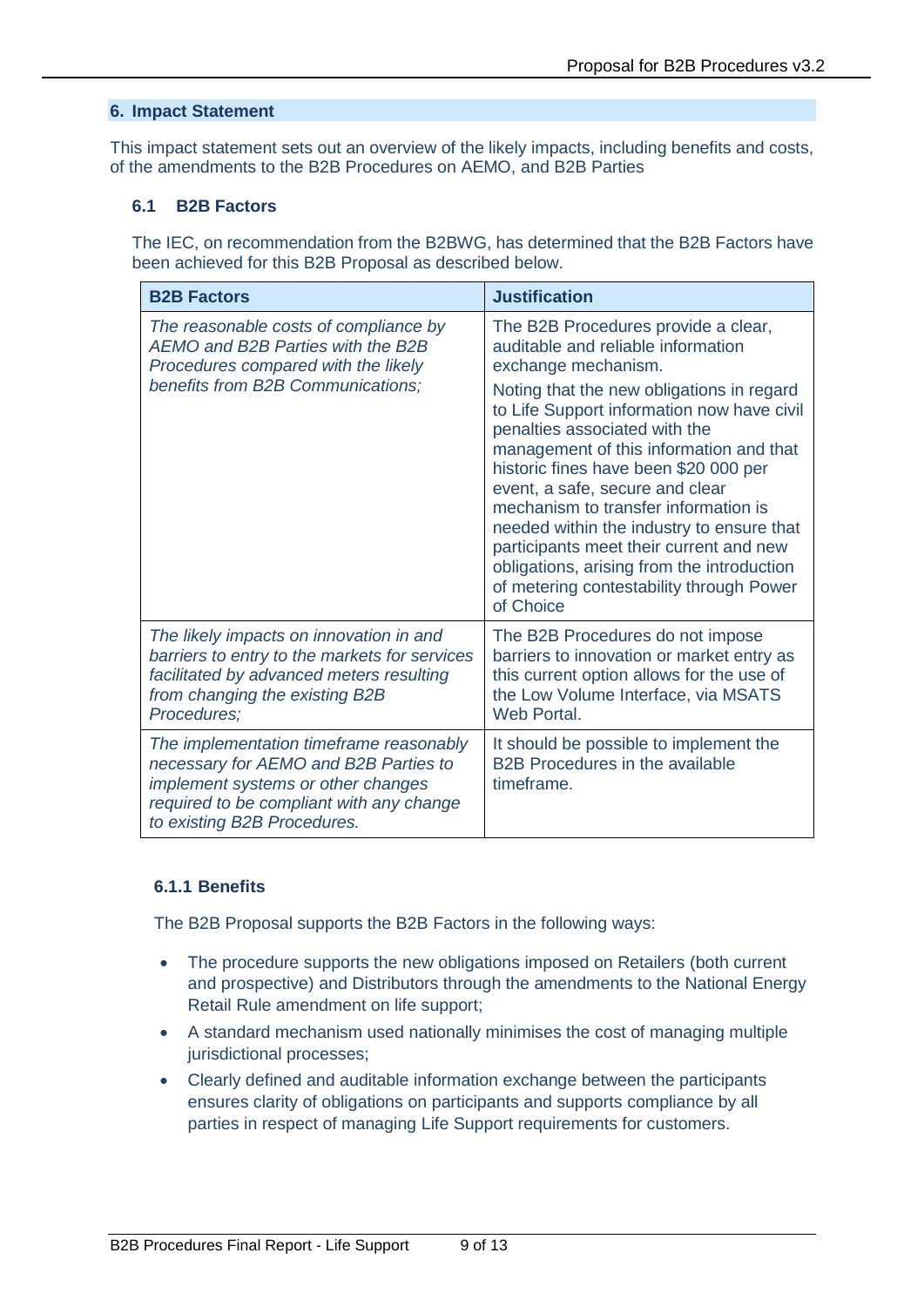# **6.1.2 Detriments**

The solution has been the development of a new transaction set to manage the Life Support registration. The available time to implement this new transaction will require focus from industry participants and AEMO.

# **6.2 Current Production Systems**

The B2BWG has advised that *Retailers and Distributors* and other interested participants will need to either update their internal systems or rely on the low volume interface.

The aseXML schema will need to be updated to incorporate the new life support fields for the new transactions.

AEMO will have to undertake the development of new transactions that will be enabled for use via the Low Volume Interface to provide this option.

#### **6.3 MSATS Procedures**

AEMO has advised that there is no assessed impact to the Market Settlements and Transfers Solution (MSATS) Procedures as a result of this B2B Proposal.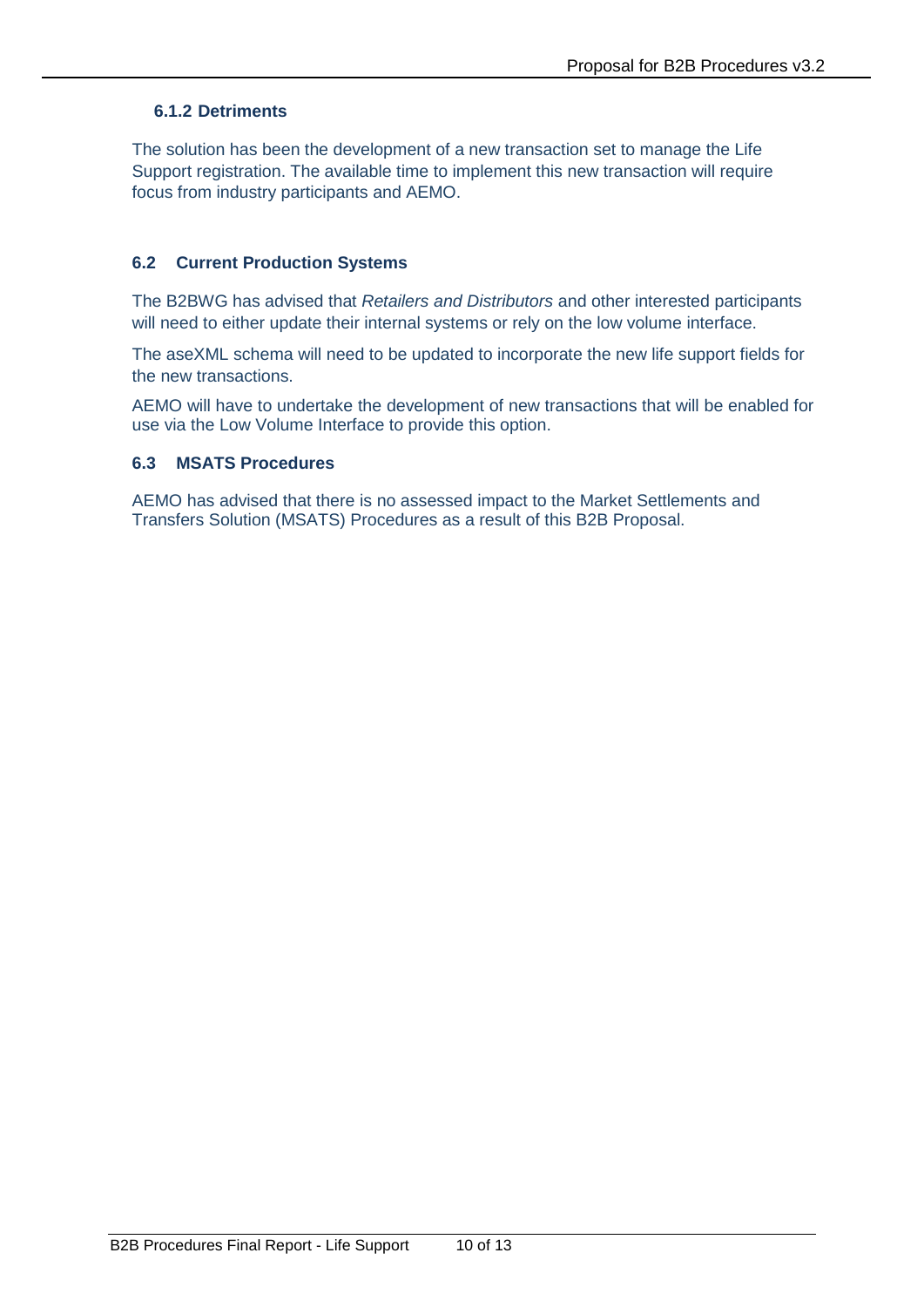#### **7. Cost Benefit Statement**

There has been no specific cost benefit undertaken for this change, as there is no optionality in regard to the requirement to meet the new obligations enshrined in the amended National Energy Retail Rules (NERR).

There was substantial debate at industry and IEC level regarding the most appropriate final outcome, which was either a B2B transaction or a centralised database. However, the rule obligations become enforceable from 1 February 2019 and the impact of non-compliance was not considered an acceptable outcome.

The IEC considered the 'To Be' solution which could be delivered within that time frame and meet the new obligations. This 'To Be' solution was either a central repository for Life Support Registrations or a B2B transaction solution. Initially it was believed that an e-mail solution was achievable for February 2019 as an interim solution, with the longer-term solution being delivered by late 2019.

It was determined that a central repository could not be built and delivered by late 2019, which left the delivery of the more permanent solution for late 2019 as a B2B transaction. Therefore, the solution which could be delivered for February 2019 would be either an email solution or B2B Transaction solution.

However, ensuring compliance to the new Rule obligations via an e-mail solution led to more detailed and complex requirements which were not initially envisioned.

The IEC took a straw-poll of participants. There were 21 responses, 7 in favour of an e-mail solution and 14 in favour of a B2B transaction.

As a result of this straw poll and consideration of the B2B factors, the IEC made a determination that a B2B Transaction solution would be a more efficient and effective solution to meet the new obligations and could be delivered by the February 2019 deadline, noting that work would continue with the review of the requirements for a central repository for Life Support registrations.

The B2B Working Group were therefore tasked with amending the drafted procedures to convert the Life Support Requirements to a B2B transaction, which are detailed in the Final Determination.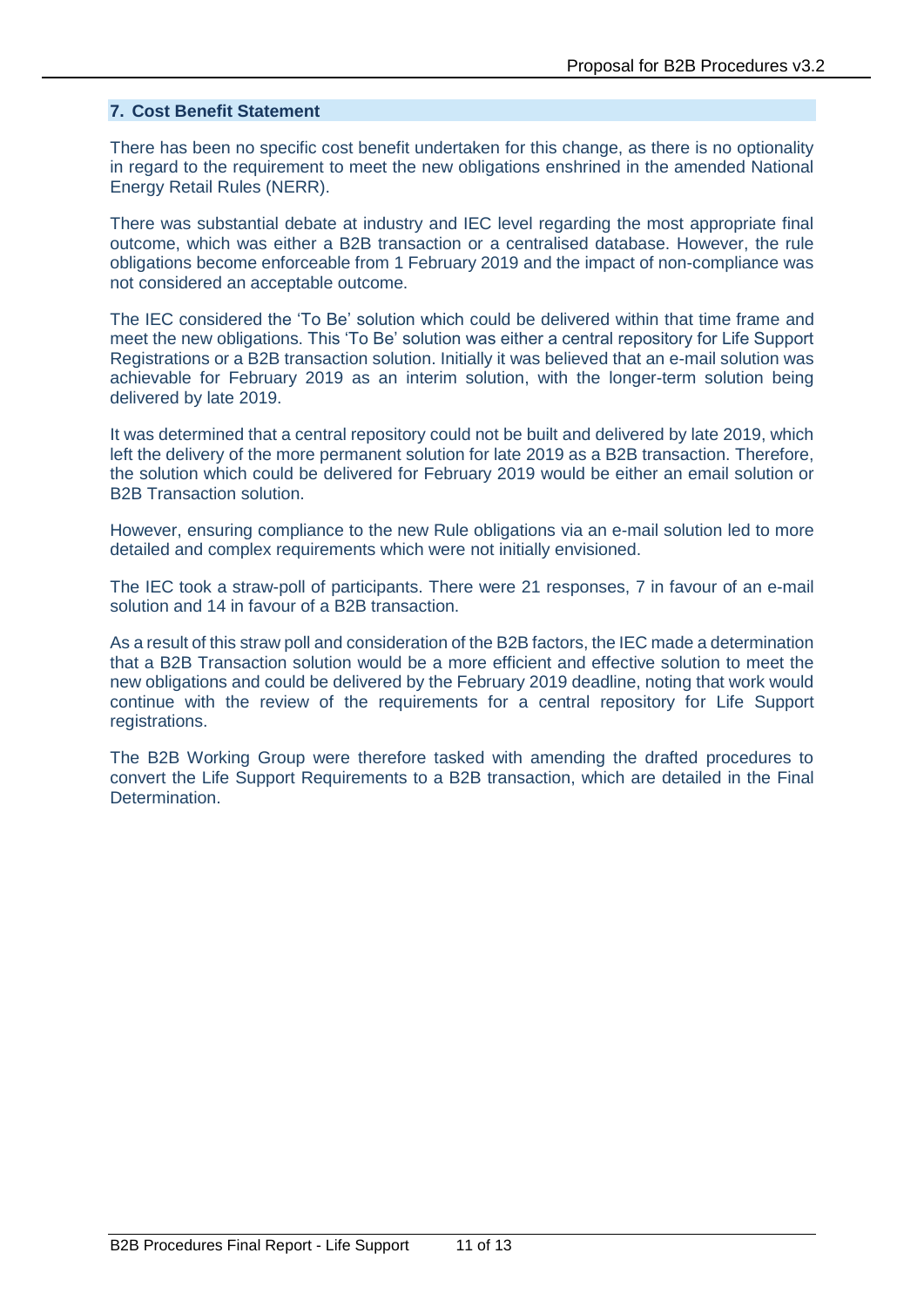#### **8. B2B Guide**

#### **8.1 Submissions on B2B Guide**

The IEC has also published a draft Guide to the B2B Procedures – v1.3.

The IEC welcomes written submissions feedback on the Guide. These submissions are due 1 October 2018.

Participants should note that the B2BWG may not review until November 2018.

#### **8.2 Sending Submissions**

Submissions are requested in electronic format by e-mail, with a subject heading of 'Feedback – B2B Guide v1.3'

The e-mail should be sent to: [NEM.Retailprocedureconsultations@aemo.com.au](mailto:NEM.Retailprocedureconsultations@aemo.com.au)